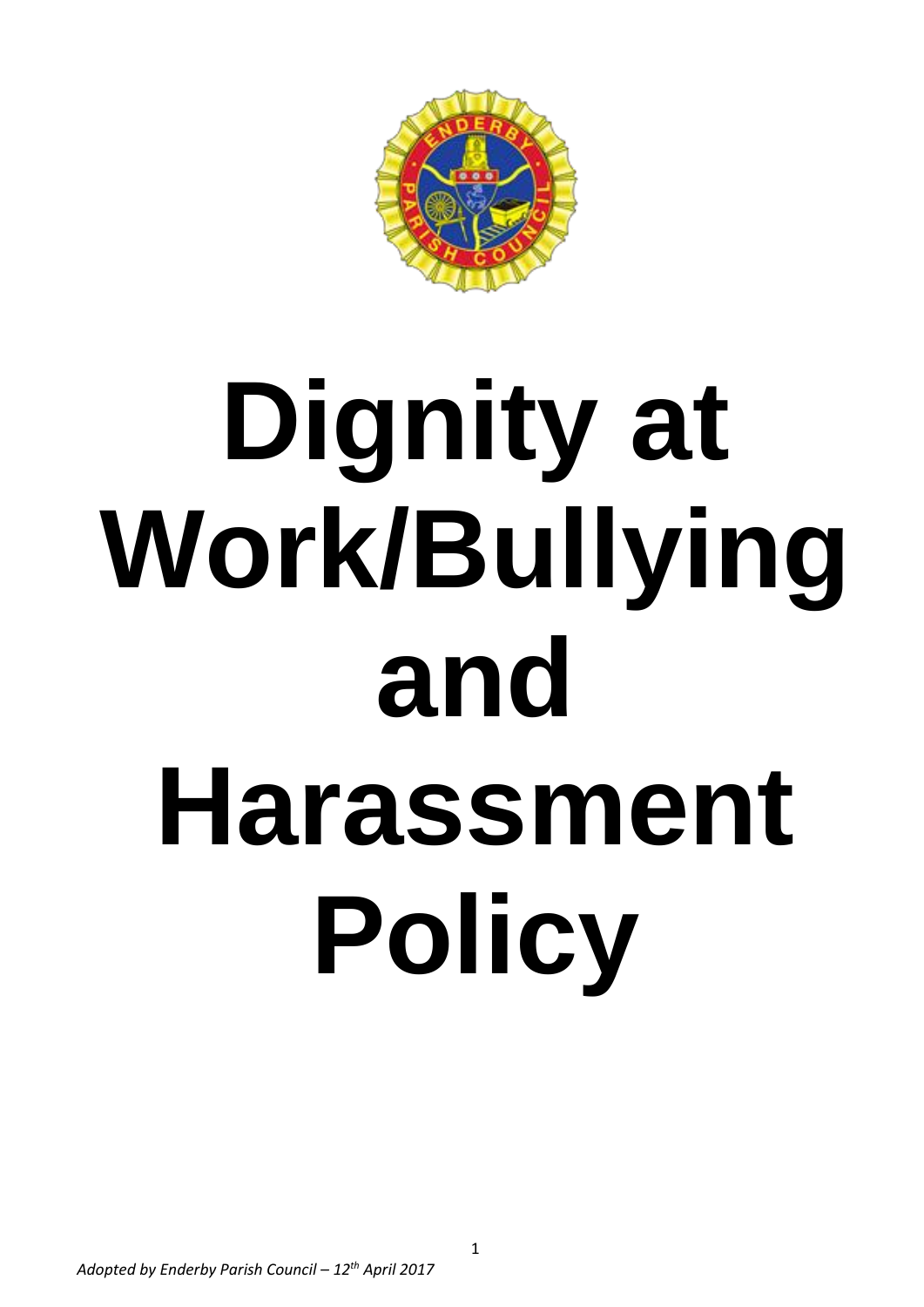# **Dignity at Work/Bullying and Harassment Policy**

## **1. Purpose and Scope**

**1.1. Statement**: In support of our value to respect others Enderby Parish Council will not tolerate bullying or harassment by, or of, any of its employees, officials, members, contractors, visitors to the council or members of the public from the community which we serve. The council is committed to the elimination of any form of intimidation in the workplace.

This policy reflects the spirit in which the council intends to undertake all of its business and outlines the specific procedures available to all employees in order to protect them from bullying and harassment. It should be read in conjunction with the council's policies on Grievance and Disciplinary handling and the Elected Members Code of Conduct.

The council will issue this policy to all employees as part of their induction and to all Members as part of their Welcome Pack. The council may also wish to share this policy with contractors, visitors and members of the public.

### **1.2. Definitions**

### **Bullying**

*"Bullying may be characterised as a pattern of offensive, intimidating, malicious, insulting or humiliating behaviour; an abuse of this use of power or authority which tends to undermine an individual or a group of individuals, gradually eroding their confidence and capability, which may cause them to suffer stress."* 

### **Harassment** is

*"unwanted conduct that violates a person's dignity or creates an intimidating, hostile, degrading, humiliating or offensive environment." This usually covers, but is not limited to, harassment on the grounds of sex, marital status, sexual orientation, race, colour, nationality, ethnic origin, religion, belief, disability or age.* 

These definitions are derived from the ACAS guidance on the topic.

Bullying and Harassment are behaviours which are unwanted by the recipient. They are generally evidenced by a pattern of conduct, rather than being related to one-off incidents. Bullying and harassment in the workplace can lead to poor morale, low productivity and poor performance, sickness absence, mental health issues, lack of respect for others, turnover, damage to the council's reputation and ultimately, legal proceedings against the council and payment of legal fees and potentially unlimited compensation.

Examples of unacceptable behaviour are as follows; (this list is not exhaustive) Spreading malicious rumours, insulting someone, ridiculing or demeaning someone, exclusion or victimisation, unfair treatment, overbearing supervision or other misuse of position or power, unwelcome sexual advances, making threats about job security, making threats of physical violence against a person or their family, deliberately undermining a competent worker by overloading work and/or constant criticism, blaming a person for others' mistakes, preventing an individual's promotion or training opportunities.

Bullying and harassment may occur face-to-face, in meetings, through written communication, including electronic communication such as e-mail or on social media, by telephone or through automatic supervision methods. It may occur on or off work premises, during work hours or non-work time.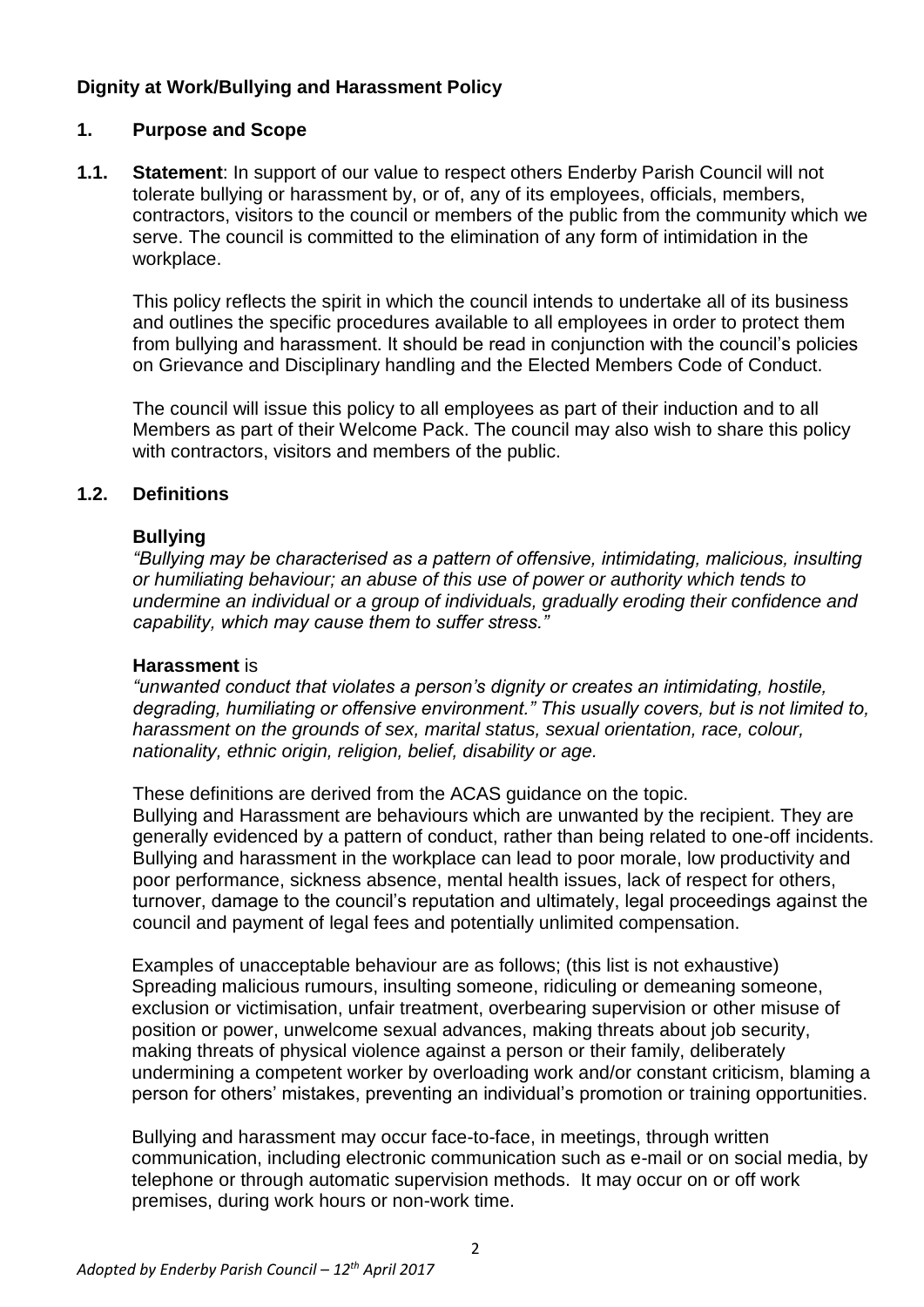## **1.3 Penalties**:

Bullying and harassment by any employed persons can be considered examples of gross misconduct which will be dealt with through the Disciplinary Procedure at Gross Misconduct level and may result in summary dismissal from the council. If elected Members are bullying or harassing employees, contractors, fellow councillors, others then a referral through the Standards process in place at the time reported as a contravention of the Member's Code of Conduct could be an appropriate measure. If an employee is experiencing bullying or harassment from a third party the council will act reasonably in upholding its duty of care towards its own employees. In extreme cases harassment can constitute a criminal offence and the council should take appropriate legal advice, often available from the council's insurer, if such a matter arises.

# **1.4 The Legal position**:

Councils have a duty of care towards all their workers and liability under common law arising out of the Employment Rights Act 1996 and the Health and Safety at Work Act 1974. If an employer fails to act reasonably with regard to this duty of care by allowing bullying or harassment to continue unchallenged an employee may decide to resign and claim 'constructive dismissal' at an Employment Tribunal Under the Equality Act 2010 bullying or harassment related to one of the protected characteristics covered by the Act (age, gender, marital status, sexual orientation, race, religion, belief, colour, disability) can be considered unlawful discrimination which could lead to an Employment Tribunal claim for discrimination against the corporate employer, the council and the perpetrator(s) as individual named Respondents.

In addition, the Criminal Justice and Public Order Act 1994 and Protection from Harassment Act 1997 created a criminal offence of harassment with a fine and/or prison sentence as a penalty and a right to damages for the victim. A harasser may be personally liable to pay damages if a victim complains to an Employment Tribunal on the grounds of discrimination. The 1997 Act was originally designed to assist in stalking situations but case law has demonstrated that it can be relevant to employment disputes, for instance; employers can be vicariously liable for harassment received in the workplace, that the conduct is viewed as 'serious', or 'oppressive and unacceptable', that a 'course of conduct' needs to be established but that this can link incidents which are separated by long time periods and that damages for personal injury and distress can be awarded under the Act.

# **2. Process for dealing with complaints of Bullying and Harassment**

**2.1 Informal approach** – Anyone; employee, contractor, member or visitor, who feels he or she is being bullied or harassed should try to resolve the problem informally, in the first instance. It may be sufficient to explain to the person(s) involved in the unwanted behaviour, or an intermediary, that their conduct is unacceptable, offensive or causing discomfort. Anyone concerned about being bullied or harassed is encouraged to maintain a journal or other record of the incidents.

# **2.2 Formal approach**

# **2.2.1 Employees**

Where the employee feels unable to resolve the matter informally any complaint about harassment or bullying can be raised confidentially and informally, initially with the Chair of the Staffing/Personnel committee or another Councillor if more appropriate. It may be appropriate for the complaint to be put in writing after the initial discussion, as this will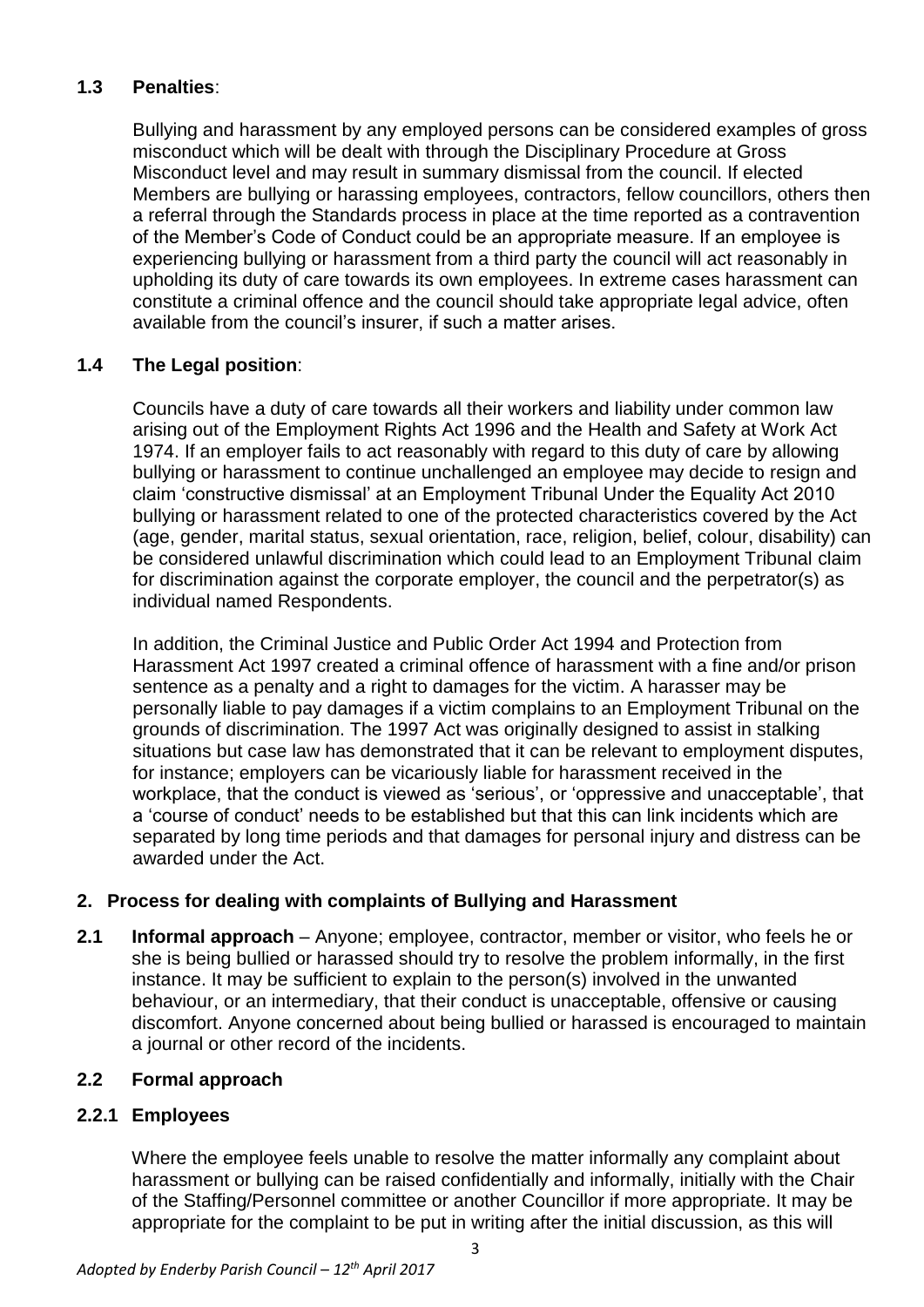enable the formal Grievance Procedure to be invoked. The employee will be expected to provide evidence of the conduct about which s/he is complaining.

### **2.2.2 Others**

Any other party to the council, other than an employee, who feels he or she is being bullied or harassed should raise their complaint with the council, where possible, if an informal notification to the alleged perpetrator has been unsuccessful at eliminating the problem. The complaint should then be investigated and a meeting held to discuss the facts and recommend the way forward. A member of the public who feels s/he has been bullied or harassed by any Members or officers of a council should use the council's official Complaints Procedure. It is important that the Officer(s) or Member(s) being complained about do not prevent the council operating impartially in its investigation and decision-making in this regard.

### **2.3 Grievance – Employees only**

A meeting to discuss the complaint with the aggrieved party will normally be arranged within five working days of a written complaint being received and will be held under the provisions of the council's Grievance Procedure. This meeting will be to discuss the issues raised and a way forward for the member(s) of staff involved. Employees have a right to be accompanied by a work colleague or a trade union representative at this meeting. A full investigation of the complaint will be held by an officer, or other duly appointed person as appointed by the committee of the council which is handling the process. It may be appropriate for an external investigator to be involved in order to maintain objectivity and impartiality. The Hearing Panel will publish its recommendations following deliberation of the facts. An action plan should be made available to the aggrieved employee to demonstrate how the problem is to be resolved. It may be decided that mediation or some other intervention is required and the council should contact NALC, an employer's body or ACAS to this effect or the council may offer counselling. The employee will have a right of appeal. At all times the confidentiality of the grievance will be of paramount importance in order to maintain trust in the process hence details of the full grievance will not be shared with the full council without prior approval by the aggrieved party. The council will commit not to victimize the aggrieved for raising the complaint once the appropriate dispute resolution process has been concluded.

**2.4 Disciplinary Action** - Following a Grievance Hearing or investigation into allegations of bullying or harassment a full report will be made to all parties and this may result in disciplinary action being taken against the perpetrator of the alleged action/behaviour.

For an **Employee** found to have been bullying/harassing others this will follow the council's Disciplinary procedure under the ACAS Code of Practice and would normally be treated as Gross Misconduct.

For **Members** who the council reasonably believe have been bullying or harassing another person(s) whilst undertaking council activities the range of sanctions available to the council, are limited and must be reasonable, proportionate and not intended to be punitive. In some cases counselling or training in appropriate skill areas e.g. inter-personal communication, assertiveness, chairmanship etc. may be more appropriate than a penalty. Sanctions may include; admonishment, issuing an apology or giving an undertaking not to repeat the behaviour, removal of opportunities to further harass/bully such as removal from a committee(s) where direct contact with the employee or decision-making about that employee will take place, or removing the right to representation on any outside bodies where there will be contact with the employee who has raised the complaint. A referral to